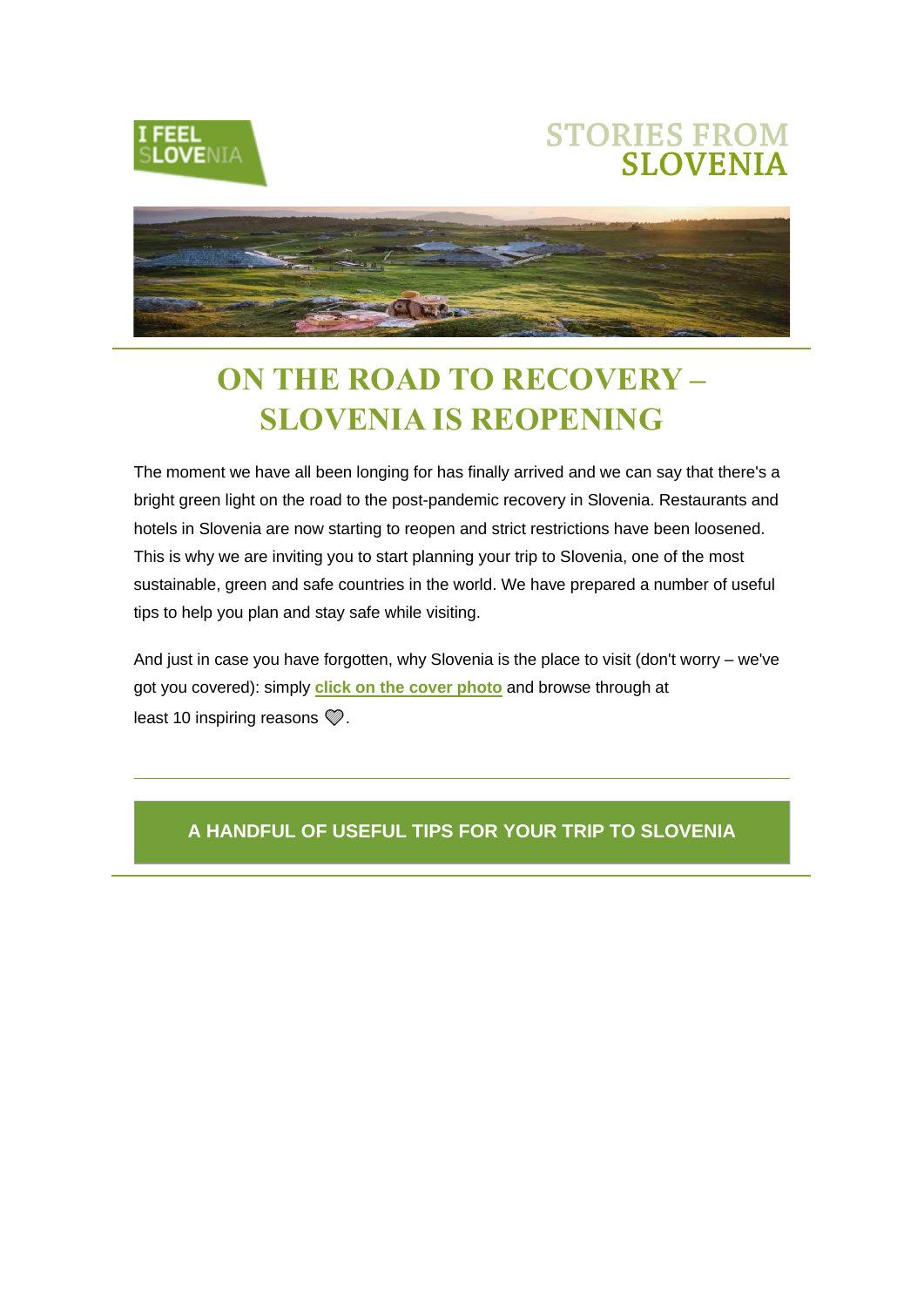

#### **SLOVENIA IS A GREEN&SAFE TRAVEL DESTINATION**

Travel habits have changed over the past year, and Slovenia focuses even more on sustainability and safety. When planning your next visit, keep an eye out for the Green&Safe label.

#### **USEFUL INFORMATION & SAFETY GUIDELINES**

Which measures are currently in effect? What do I need to consider when traveling to Slovenia? You will find all the information here. Put together to make your planning easier and your trip safer.

[Check the latest information](http://link.slovenia.info/ls/click?upn=Kd6StIkjKy2P23wY7AI6U1s1cdn9o5SMXrRA-2B8Ns5EQ8oAUdTAP8g8oG2MjnkrIkZsjF5KqgRkouBpGlAOa9-2BsnhRl2y1plQ5e-2FGl0KJEUZZpH1rzkzFD33IAdz4WCtiL6gb5W3P42kUhfzgphL0ql2SI-2FRY5vLoFEx6Q6QO2jHPczhBRtGx-2BrytY2MN3KLd7IhQtkGfor6IVSNi9XoZ5jlr4dkFlEj-2BJlAch8efR5vZu-2ButCgSxZ7H5-2Fsr34zlJvkjxs-2B4RmQ1pk5ckSV39g-2BdQTGU2CzmP8WXDaB5NZCck5PWr5SZSd9jipPV4PwRpOqE6uvVyA0CUo4uWCIUrTrvEMAD6rbg8JlvY4dPhx3EzpsSM8CT91f-2Fi4TR5l5GY5WTf6AN6ETK3kp4aOpw9Lvxvaa-2B-2BgKf3i9hD26fG7hs-3DfGK0_VYTDj7-2F2NW9SCsHE1NfIjp4WztggBYBXXnNdYHS69UdmZ-2BaDhT-2FZrcrRfg2OTZkn536Fbk-2BdkEG2hgJ-2FynQeSOL0PgDXvfcrP3JN-2B8uloWH-2Bp-2B3gupbRCBqr3eIQBmYMIi0ituiW9-2BmNmSOguFXIMmiCgCGCB1S0zikdAxSXnoE756Nked9LhhodqJPR2cwTscUGdiRe9YzrK4mg5yzZacc6ZWc2eoo8IMyWVWIttzkRqaVtNfyqWelvC63On8oWnU9jMpugaxYoOzGYm-2FFJMQ-3D-3D)

[Responsible travel standards](http://link.slovenia.info/ls/click?upn=Kd6StIkjKy2P23wY7AI6U1s1cdn9o5SMXrRA-2B8Ns5ESXDj9dGtl6nZIwuJY9C5d-2FVtJpXUwNz1XuSAYn7VrYI-2B7BsMe2aiqdfwp20tSTr1T01vN6Wzy1X4VBjPrXLWpNbAqSYHXd9Wys3ytrTx0Nm-2FicJKdExIyYg7olGVxbuiBbV-2BdTnNzGEmvGaYo7LzwiCxT3s9Zro2uSBZwJO7MjgSxrDh1AR7-2BmTTdR4LdQ212DAfWxld-2B3GTFPOfdTvdAPlMlmFhebH-2FafPhtq-2FZThFkJgpIfOQ-2B973TZGBJYJSOk5dV-2FH5IdVut3wG76KpSkIh9QfTxtLDkPzBSKitusgLqLX-2BPktyABTJjHKMEInEyOqqvePafDyosSeXlcA4MEC06hF_VYTDj7-2F2NW9SCsHE1NfIjp4WztggBYBXXnNdYHS69UdmZ-2BaDhT-2FZrcrRfg2OTZkn536Fbk-2BdkEG2hgJ-2FynQeSOL0PgDXvfcrP3JN-2B8uloWH-2Bp-2B3gupbRCBqr3eIQBmYMRdgRebIZNV7zGDNn0eTHic5NCUkpjFYjW4N5y9EKMzi44kB5AsIoV33UmAcH4AzKslKNX2F-2B-2FaME3dkOdZ-2Bv5qlrft9FjvZJr9mKMtnN3yg92WEJT-2FChgM1QtbwpCxijwL98YCEHt-2BKCX3zJs63C7Q-3D-3D)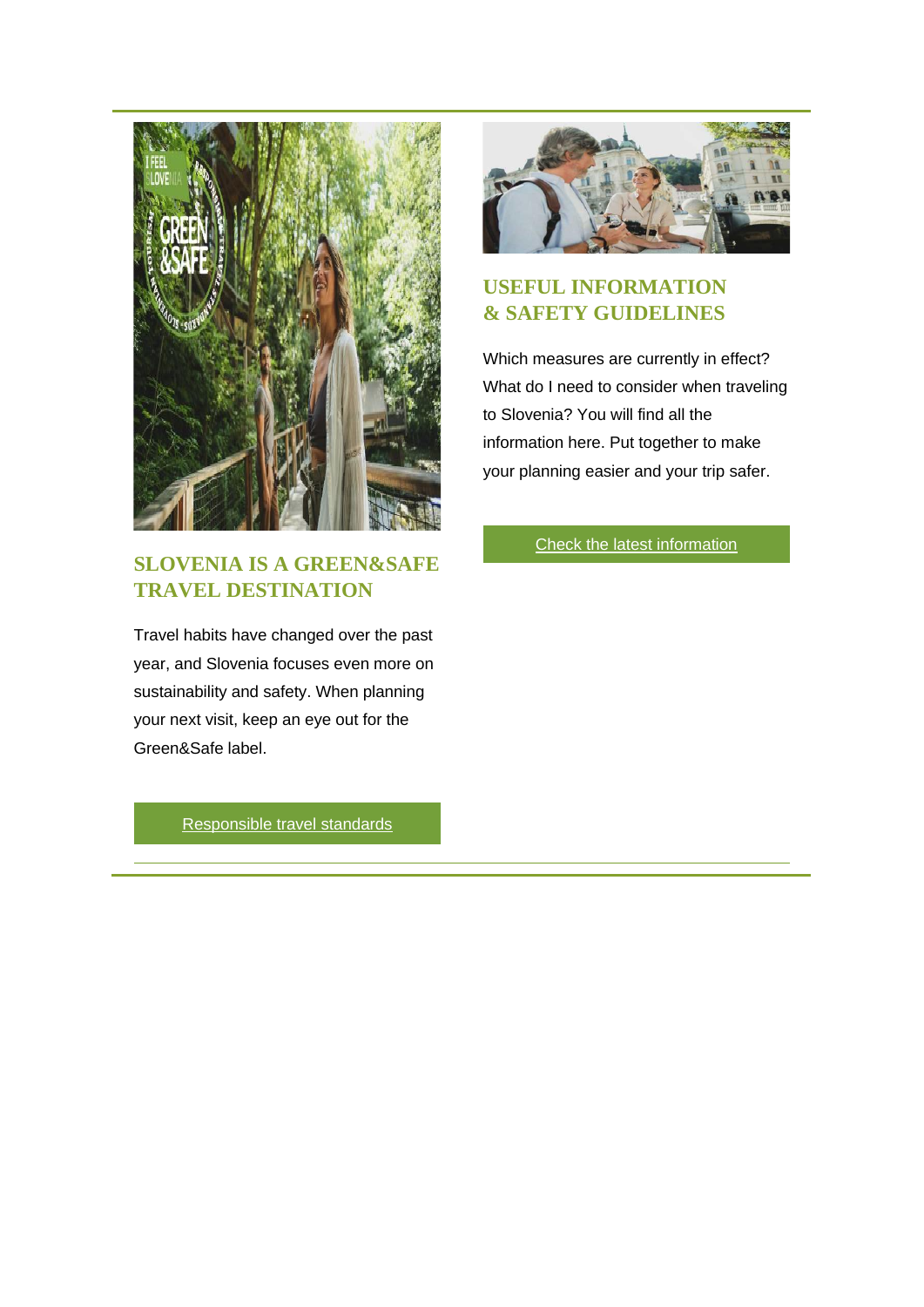

#### **WELCOME, DEAR TRAVELLER, TO THE STORY OF GREEN SLOVENIA**

Watch the inspiring interactive video and get an insight into some of the most interesting facts about Slovenia and green stories that reveal its sustainable path.

#### [Watch the video and put Slovenia to your travel bucket list](http://link.slovenia.info/ls/click?upn=Kd6StIkjKy2P23wY7AI6U1s1cdn9o5SMXrRA-2B8Ns5ETdPa8oYNue-2FOFNwdG71PBc52Q-2FPNYiTSsqtCyV6NZZ4eZ4ofZOqV7y8h-2FDHEfHky3XjiSqAVETdq6aJp0jilq3KHhOZuBBtlDkNJawBl-2Bo5hAgJAUoi0PzEjcPotzA5J26A94YFogNJ-2FslnIhScx5vsMGNZpaO3Z-2BniPWfRMci5gC-2F-2BcqToAMVYXKSoKEEf0gxpx1Dy0MfqTKtNsBQPi8PAdd0K1skcv-2F56hi03GgnI1xdn647BM-2FVQzhZw8upkjOOCfhNPWPcxnNYqBme-2BdOpy4vAuYJJOt2VVh15KewLX-2BBWRcUkEFwTDJD00R3llWI-3DyImO_VYTDj7-2F2NW9SCsHE1NfIjp4WztggBYBXXnNdYHS69UdmZ-2BaDhT-2FZrcrRfg2OTZkn536Fbk-2BdkEG2hgJ-2FynQeSOL0PgDXvfcrP3JN-2B8uloWH-2Bp-2B3gupbRCBqr3eIQBmYMCT3izuEpktXHI9lc3SdwcIuHZKzbblGB-2FqHTwpbz-2FHicQpb8-2BqUuTjbtPgwCbXwcsLmOi1aicgRmHjjM3naoXsXs4e6UxrXAq8xgmRreYhKTSeX2jG3ajnktIa5azlE83Yf2zVyqLGAW4I4-2BsxNkgQ-3D-3D)



#### **GREEN TOWNS OF SLOVENIA**

What is it that makes Slovenian towns stand out? It's the green practices that enhance the quality of life of the local residents and enrich the visitor experience.



#### **TOP ACTIVITIES IN TOWNS**

Make your next visit to the picturesque Slovenian towns even more special. Hop on a bike, a boat or even on a SUP, explore the best walking trails or attend guided walks.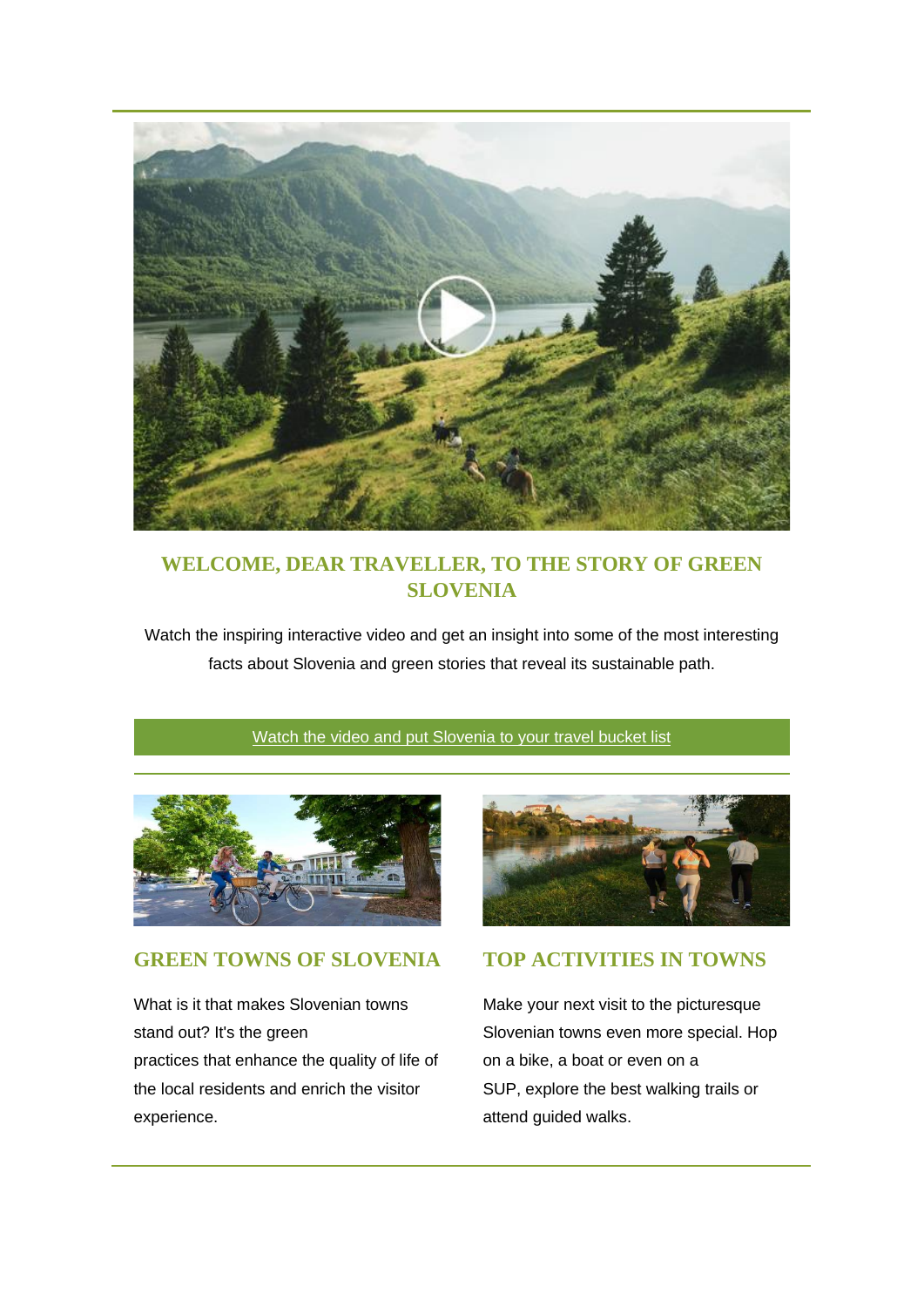#### Urban [& Green](http://link.slovenia.info/ls/click?upn=Kd6StIkjKy2P23wY7AI6U1s1cdn9o5SMXrRA-2B8Ns5ERnyyuAxx6WrvA1xjuuIcI0HjLqPD1AleV-2Fo5yI4-2FnawsRlzTBfEPydSg82cGR6IVyexMheB2hLnuYFokt9JuQ-2BkraRrUX0PLw6FPf06aRIOLVF9JNZ3X13c0wz4VoNO6mvSD1ByRA3sGAC-2BsT4kjbQYscR9KiMsg2RxnyjXUM4ztD0EfpgkuTheKKICmKb-2F1sFk6Ft3xd98nE55ceS5hCn05pSfEpzF7QFRT87FxKmJyhvyXVFlDBQvB-2FXgP-2FnkPeqfGJj8jP3WacE2hGVjxfVBsrYu9mJHwCtzW6WSAqcdZ2cADf6u5kq2ktPh1cx1gc-3DIGdH_VYTDj7-2F2NW9SCsHE1NfIjp4WztggBYBXXnNdYHS69UdmZ-2BaDhT-2FZrcrRfg2OTZkn536Fbk-2BdkEG2hgJ-2FynQeSOL0PgDXvfcrP3JN-2B8uloWH-2Bp-2B3gupbRCBqr3eIQBmYM-2FIBBI-2Bl3Y1jLXTOKQf6dPpXUur16psBBljMFBNBtUJuu6tFZdhkwo5Mm3pomZJHjwiysEXvW66OsSDQ2h-2F9sTe9kmgc9eOZSiftLajbvhORdQinWX2dXaGJWhUxOn-2Fe3JN3TygYHHemmMctgFPOStA-3D-3D) [My way of exploring](http://link.slovenia.info/ls/click?upn=Kd6StIkjKy2P23wY7AI6U1s1cdn9o5SMXrRA-2B8Ns5ER9cIkZV579q6Skls2V23XfXGWuEUm3i29tftq5EfyBMqw2scsCboOB6xPH7zZZzrnPBwFaiXyNh3N8GLtwj2j8fzLdyQP1fLBXowcKOXa3YAMQGl5lvdrByddAK4pDOeuFpEuayMFojNm7qYUv2n0ZohukODuEM-2B8GBq0q6nGtDZZYl3aTT-2BeKTVWZUFHmpANOQudGTmqt8WrYyUxrXo144969KsfskrKzUbalRgH1Qs6UtqoYwsW4H6PZM1p2WLidUcnRxjQ0rgbxlRHaS0x7tw-2B6VmOKxMWK1JCe4ALnQg-3D-3D-0Fw_VYTDj7-2F2NW9SCsHE1NfIjp4WztggBYBXXnNdYHS69UdmZ-2BaDhT-2FZrcrRfg2OTZkn536Fbk-2BdkEG2hgJ-2FynQeSOL0PgDXvfcrP3JN-2B8uloWH-2Bp-2B3gupbRCBqr3eIQBmYMM4FN427hJHwHWuqsH0hUqf5OGKrJv76n0n-2BCfXLGmn5ln3dXopsvOFXgh818yenI6JuTntTqQ5f4HmukUZeZc4bkoPKVYCQBhSB8OmKPO-2BoRNHLO4nNPytpAMi4u3LMo8sKHguvq0ueL2JmuGLJJyg-3D-3D)



#### **QUIZ: HOW WELL DO YOU KNOW SLOVENIA?**

Put planning aside for a moment and complete the spring edition of the quiz on Slovenia – it includes a great deal of inspiration that will make your next trip to Slovenia even more memorable.

[Have fun with the quiz!](http://link.slovenia.info/ls/click?upn=Kd6StIkjKy2P23wY7AI6U1s1cdn9o5SMXrRA-2B8Ns5ETB64Ai6Pz2P4o8-2Blvy0z7d8eIwyuWVYfbZUxYvAJU1U9gwFXC3cUbQ6EuDXaLszL3k86IYYwlTfmJ1A4MS-2BX9IjjsFtjNrK12aj5bws-2B5Gu-2BXV52gDVAcN35tIaNYfIoEVzycvt9GTw-2B92-2BEC9sXCA7Z3guHejPT83-2BgJVOoOwQlX0o7yYZjrAwslWcUtJxUVMpcGCCyCixEpgTt5WVq2FiXhekqlnoB8SIrZGZYxUcyaQtwTctJODjZ34QW28A-2FbHpLMhttaMsC9ru6wvFKQBPxChucIVQg9SJyh5gQUesiSkSDZTdkma5LSeoItUdaI-3Dx7r__VYTDj7-2F2NW9SCsHE1NfIjp4WztggBYBXXnNdYHS69UdmZ-2BaDhT-2FZrcrRfg2OTZkn536Fbk-2BdkEG2hgJ-2FynQeSOL0PgDXvfcrP3JN-2B8uloWH-2Bp-2B3gupbRCBqr3eIQBmYM0mlkz2YVXPlimq-2F4qnbYdQWYGyjF7YDAXtCbbTs7pC5fvKQK8yWd-2BRbcl1ma0UNU-2B46TbBT15HiE8n8-2Bn-2FqLK-2BdjWDxKU1-2BoZo0w6BpOqIOWc6tsCnKIIwcEoPjMoNBr-2FVBRYMyTx071jtaCNh24Sg-3D-3D)

**SWEET STORIES FROM SLOVENIA**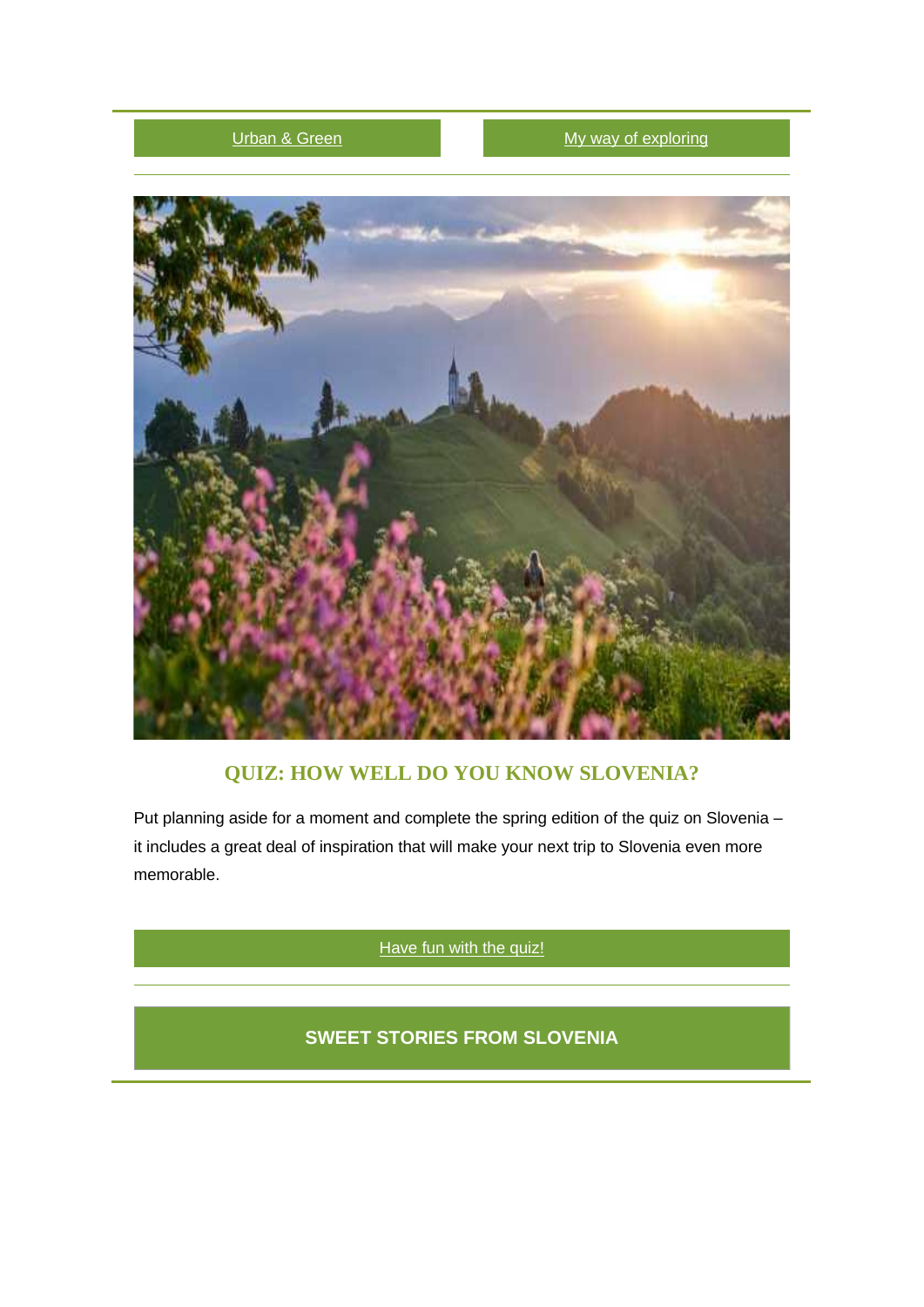

#### **SLOVENIA'S HONEYED OPULENCE**

Did you know that the World Bee Day, celebrated on 20 May, is a Slovenian initiative? Discover the beekeeping stories of Slovenia.



#### **TOP HONEY WELLNESS PAMPERING**

Health and beauty go hand in hand when it comes to apitherapy and honey wellness. Experience their beneficial effects.



#### **FAIRY-TALE APIARY**

On the edge of the Krakovski primeval forest, Andreja produces the most delicious honey products and pampers her visitors with apitherapy treatments.

[Land of beekeeping](http://link.slovenia.info/ls/click?upn=Kd6StIkjKy2P23wY7AI6U1s1cdn9o5SMXrRA-2B8Ns5EQhZgh3-2BSC8fvEdaZ-2FxfltZxVmBmKk5s8wIBt2rApCGwcL1DZfzuRfIMF7-2FbpJXx61XibCSzQYFKlU7LpdOPdQyEAHa5FANyEAnwH9uCakvqwrlIuca43DiJinwNU76WQQaarmMoZ42WDteu4pKpctUW1w34yjqR14h9RQqIyHe0uL5XfkaM5xibFppdC9vNX8Xp-2F-2FUy4xEAXLzPRQJibi2NADN8fWPJal1bnel8Mm5rpkwb5a2nBk0UzG2lVl38fehdK8FSdjaqlPAIL8MnyW-2FETBBwGYE2maS8n-2Bgo-2FNPcGE0i3IYOKDL1Keu9J2jXrc-3Dpq6N_VYTDj7-2F2NW9SCsHE1NfIjp4WztggBYBXXnNdYHS69UdmZ-2BaDhT-2FZrcrRfg2OTZkn536Fbk-2BdkEG2hgJ-2FynQeSOL0PgDXvfcrP3JN-2B8uloWH-2Bp-2B3gupbRCBqr3eIQBmYMYVkqI1HMntYClw1PT32nrREFIU4yP6dvUgfng4hqmgtHxQyKok4BVugKjXzV2QhB-2B42zZGcjqtyQFqASy2WPCpnCV0R1uvrrF0cC9Rn7Ww5GwGS-2FnzxD0xqV8E6L-2F6f7LAV6wrR28-2BxAE5qh6YXflg-3D-3D)

[The power of honey](http://link.slovenia.info/ls/click?upn=Kd6StIkjKy2P23wY7AI6U1s1cdn9o5SMXrRA-2B8Ns5ESEdJyJUWc9QhVP8JbxHpnIQ9iraAJW4g-2BnE0Vr3EYHcJd5Z-2Bh800agpOW0pnaaR6ltBzc-2BTz0wYRoK1m6SmD2hrj433-2FlV81C5-2Fq2tbiJKjzG37Ur2FLGuDCW7MniW6a0GyK4pNUE-2BgR6sAd8O9ZNamvO3zGIIS2G4oQUdGmlF8LjEe9hgUb-2Bc1d6jhLwuqxGkhAmdCzzvBSUpYaqWZK1hIGEH-2BhgQUOrLE3r82AifHyDnvOrdRVMdKDy9jw7vN4m3Hqmkkrp2xuqdqJLXHAEeum9E7OaGovVX-2F-2F6LdLnwKG3dhmTO3-2FwD5YFv3mA-2FXITOgMeOCj7PaWA0NqaMLCdPohkT_VYTDj7-2F2NW9SCsHE1NfIjp4WztggBYBXXnNdYHS69UdmZ-2BaDhT-2FZrcrRfg2OTZkn536Fbk-2BdkEG2hgJ-2FynQeSOL0PgDXvfcrP3JN-2B8uloWH-2Bp-2B3gupbRCBqr3eIQBmYMnpkNsxc-2FWe0DTFuyLJ2eKO1AS0YmS0W86Cq7wGlFDJ6B-2FxRgfXC-2BSkgD-2BaznUxJBUTQCqBohEjo3XPthx3hx4dCpu8FOedcxXDJYUGZERFSImAD50LuNiF4sUvEgII5JRH-2Bwfq12KBJTwR0iA7JN7Q-3D-3D)

[Hidden life of bees](http://link.slovenia.info/ls/click?upn=Kd6StIkjKy2P23wY7AI6U5kIjWiLWUPDsb0jy0WM-2Bavi01o6vXntF5sJY0HADR9WhWaYEoEGY5TxLxQKqHlYLKGT-2BYFyqIc88BQPwzGfRpWkVBYASvOLNX5RsG0apt0qEP00ZwfK0oCUc97QCPr1GZ1pkZXgXqf3rABx4cdcBHbaiPoth19PsloxN-2BiVrA-2BaOZYjOPk80XqOGSqYuzzh-2F3JML3GDjJi83XTlen5AExU4bzEoHEILeBMgWFcPq-2F59owpQptlt1Blj8haeidliIft2s6ZncLTYzyvXPIXpSDnByyCZvnY0GdAgyzPLKm-2BioypZn-2FsnXAoW0fMt2TYRDqx-2Fg7Ec30bKi7x5jX5fDVE4zD-2FHFzMrMYrDoKlj0O4YwnF03igYjPFa5TZn63M9u4acPxTspsIOuGrSxFwQOvI-3DrAi7_VYTDj7-2F2NW9SCsHE1NfIjp4WztggBYBXXnNdYHS69UdmZ-2BaDhT-2FZrcrRfg2OTZkn536Fbk-2BdkEG2hgJ-2FynQeSOL0PgDXvfcrP3JN-2B8uloWH-2Bp-2B3gupbRCBqr3eIQBmYMFK41-2BLaO67dw3Z3u6n5157nqV2J0dvLLJqIkd-2Fk4yKRjK1oRWfATSm1S7PQ3gxQgZVy5aCP0G95ece8tSBLOF4pUbeS20x01NNaw7G3xxsskyRPxXpeqxG7iQKAofKq2MFXCZXZp8cZVTzuvRkSuRA-3D-3D)



### **E-MOBILITY & ECO-FRIENDLY JOURNEY**

Slovenia is a green country of short distances with an excellent coverage of EV charging stations. Diverse landscape invites you to discover it in an environmentally friendly way.

[Travel across Slovenia with an e-car](http://link.slovenia.info/ls/click?upn=Kd6StIkjKy2P23wY7AI6U1s1cdn9o5SMXrRA-2B8Ns5ESjPI8ScnDlMgu9mISQN0z6DTZ85djC3pWMd8dCCxvjPKFcZ-2FWULmkkI7kNyAVR2ODjO3TQZBw7pIenPC9qbNzgmKaYNXr4Xe2yRhUlBCUQH5ss5hRnxMdT6OM6bYUxa3WOxlMFBKlbaXcxw5ZIoXScQeCc9Hvsd-2BJQwdlNzK1SVuVp6-2BFg5aMKYe9O1yraa1lhWxFDh4zF9-2BS7jYF2D9hkWGzZEdR7hQzJqC46QgKyLytGXKnihKHAuB-2FDERJp-2FUs4-2FLskdTCZbWyH8fsnHvGpZpdicSzWlrK0D-2Fb110GY3o8himi9fxQnnw6F9UnlZf37wiRUHI1cqT20I-2B5GZ9-2BoaPih_VYTDj7-2F2NW9SCsHE1NfIjp4WztggBYBXXnNdYHS69UdmZ-2BaDhT-2FZrcrRfg2OTZkn536Fbk-2BdkEG2hgJ-2FynQeSOL0PgDXvfcrP3JN-2B8uloWH-2Bp-2B3gupbRCBqr3eIQBmYMg9-2F32XGHR9VnmZcBzDsTdh4-2F077INdFq7xEKvBC7-2FlvcyDzcr5tx-2FRgkrgAEiSauDNG5FmNzgBhc1Q5M90UgTOwCLjxJeEw5FmgxktvcGxEO4LoTfBnBrW5pSABHE8-2Fx0hUu1EOnQ6HWYb06Y1ELPw-3D-3D)